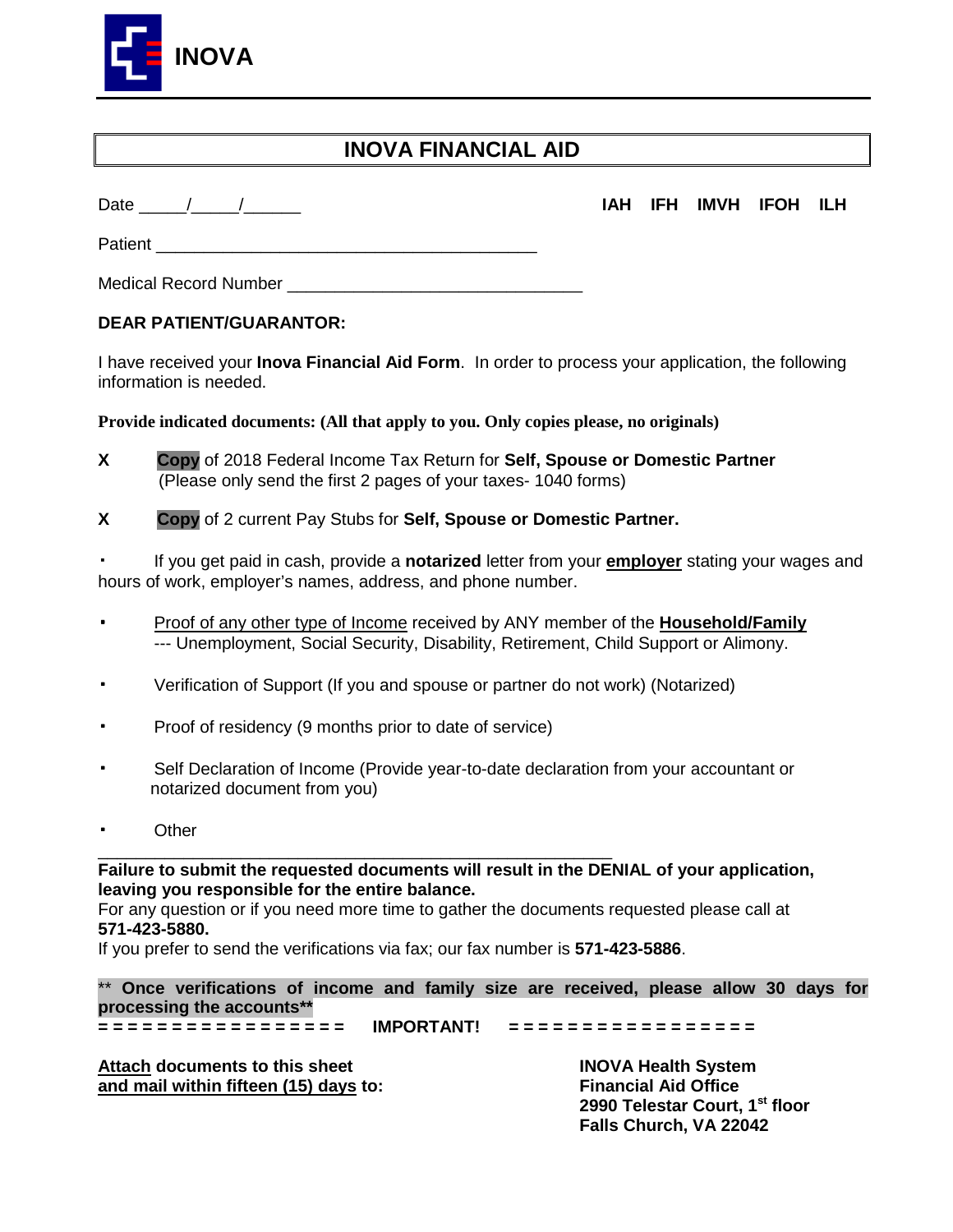# E INOVA®



#### Return completed form to:

Inova

#### **Patient Accounts**

| 2990 Telestar Ct. Falls Church, VA 22042                                                                                                                                                                                                                                                                                                                                                                                                                                                                                                                                                                                                                                                                                                                                                                                                                                                                                                                                                                                         |                         |               |                    |                                 |                                   |   |                  |                     |                                           |                                    |                                                                                                |                         | <b>Financial Assistance Form</b> |                        |           |                                 |   |   |  |
|----------------------------------------------------------------------------------------------------------------------------------------------------------------------------------------------------------------------------------------------------------------------------------------------------------------------------------------------------------------------------------------------------------------------------------------------------------------------------------------------------------------------------------------------------------------------------------------------------------------------------------------------------------------------------------------------------------------------------------------------------------------------------------------------------------------------------------------------------------------------------------------------------------------------------------------------------------------------------------------------------------------------------------|-------------------------|---------------|--------------------|---------------------------------|-----------------------------------|---|------------------|---------------------|-------------------------------------------|------------------------------------|------------------------------------------------------------------------------------------------|-------------------------|----------------------------------|------------------------|-----------|---------------------------------|---|---|--|
| MEDICAL RECORD / GUARANTOR #                                                                                                                                                                                                                                                                                                                                                                                                                                                                                                                                                                                                                                                                                                                                                                                                                                                                                                                                                                                                     | <b>DATE OF SERVICE</b>  |               |                    |                                 |                                   |   |                  |                     | <b>ACCOUNT NUMBER</b>                     |                                    |                                                                                                |                         |                                  |                        |           |                                 |   |   |  |
| PATIENT'S NAME - LAST                                                                                                                                                                                                                                                                                                                                                                                                                                                                                                                                                                                                                                                                                                                                                                                                                                                                                                                                                                                                            | <b>FIRST</b>            |               |                    |                                 | M.I.                              |   |                  | SOCIAL SECURITY NO. |                                           |                                    |                                                                                                | PATIENT'S DATE OF BIRTH |                                  |                        |           |                                 |   |   |  |
| <b>ADDRESS</b>                                                                                                                                                                                                                                                                                                                                                                                                                                                                                                                                                                                                                                                                                                                                                                                                                                                                                                                                                                                                                   |                         |               |                    |                                 |                                   |   | APT. NO. CITY    |                     |                                           | <b>STATE</b>                       |                                                                                                |                         | <b>ZIP CODE</b>                  |                        |           |                                 |   |   |  |
| HOW LONG HAVE YOU LIVED<br>AT THIS ADDRESS?                                                                                                                                                                                                                                                                                                                                                                                                                                                                                                                                                                                                                                                                                                                                                                                                                                                                                                                                                                                      |                         |               |                    |                                 |                                   |   |                  |                     |                                           |                                    |                                                                                                |                         | HOME PHONE NO.                   |                        |           |                                 |   |   |  |
| <b>EMPLOYER NAME</b>                                                                                                                                                                                                                                                                                                                                                                                                                                                                                                                                                                                                                                                                                                                                                                                                                                                                                                                                                                                                             |                         |               | EMPLOYER PHONE NO. |                                 |                                   |   |                  |                     |                                           |                                    | NO. OF PERSONS IN FAMILY                                                                       |                         |                                  |                        | PREGNANT? |                                 |   |   |  |
| FAMILY MEMBER NAME(S)                                                                                                                                                                                                                                                                                                                                                                                                                                                                                                                                                                                                                                                                                                                                                                                                                                                                                                                                                                                                            | DATE OF BIRTH           | SOC. SEC. NO. |                    |                                 |                                   |   |                  |                     | GENDER   RELATION   FAMILY MEMBER NAME(S) |                                    | DATE OF BIRTH                                                                                  |                         |                                  | SOC. SEC. NO.          |           | <b>GENDER RELATION</b>          |   |   |  |
|                                                                                                                                                                                                                                                                                                                                                                                                                                                                                                                                                                                                                                                                                                                                                                                                                                                                                                                                                                                                                                  |                         |               |                    |                                 |                                   |   |                  |                     |                                           |                                    |                                                                                                |                         |                                  |                        |           |                                 |   |   |  |
|                                                                                                                                                                                                                                                                                                                                                                                                                                                                                                                                                                                                                                                                                                                                                                                                                                                                                                                                                                                                                                  |                         |               |                    |                                 |                                   |   |                  |                     |                                           |                                    |                                                                                                |                         |                                  |                        |           |                                 |   |   |  |
| What are the amounts and sources of family income? (Include wages/salary/income from any source for patient and spouse, parents, if patient is minor)                                                                                                                                                                                                                                                                                                                                                                                                                                                                                                                                                                                                                                                                                                                                                                                                                                                                            |                         |               |                    |                                 |                                   |   |                  |                     |                                           |                                    |                                                                                                |                         |                                  |                        |           |                                 |   |   |  |
| 1. Wages                                                                                                                                                                                                                                                                                                                                                                                                                                                                                                                                                                                                                                                                                                                                                                                                                                                                                                                                                                                                                         | \$                      |               | W                  | Please Circle Income Code<br>2W | M                                 | Α |                  | 8. Other            |                                           |                                    |                                                                                                |                         |                                  |                        | W         | Please Circle Income Code<br>2W | M | Α |  |
|                                                                                                                                                                                                                                                                                                                                                                                                                                                                                                                                                                                                                                                                                                                                                                                                                                                                                                                                                                                                                                  |                         |               | W                  | 2W                              | M                                 | A |                  |                     |                                           |                                    |                                                                                                |                         |                                  |                        | W         | 2W                              | M | A |  |
| 2. Other Wages                                                                                                                                                                                                                                                                                                                                                                                                                                                                                                                                                                                                                                                                                                                                                                                                                                                                                                                                                                                                                   | S                       |               |                    |                                 |                                   |   |                  |                     |                                           |                                    |                                                                                                | \$                      |                                  |                        |           |                                 |   |   |  |
| 3. General Relief                                                                                                                                                                                                                                                                                                                                                                                                                                                                                                                                                                                                                                                                                                                                                                                                                                                                                                                                                                                                                | S                       |               | W                  | 2W                              | M                                 | Α |                  |                     |                                           | 1. Supplemental Security Income    |                                                                                                | \$                      |                                  |                        | W         | 2W                              | M | Α |  |
| 4. Social Security / SSI Disability                                                                                                                                                                                                                                                                                                                                                                                                                                                                                                                                                                                                                                                                                                                                                                                                                                                                                                                                                                                              | $\mathcal{S}$           |               | W                  | 2W                              | M                                 | A |                  |                     |                                           | 2. Student Work/Study Loans/Grants |                                                                                                | \$                      |                                  |                        | W         | 2W                              | M | Α |  |
| 5. Aid to Dependent Children                                                                                                                                                                                                                                                                                                                                                                                                                                                                                                                                                                                                                                                                                                                                                                                                                                                                                                                                                                                                     | \$                      |               | W                  | 2W                              | M<br>A<br>3. Federal Entitlements |   | \$               |                     |                                           |                                    | W                                                                                              | 2W                      | M                                | Α                      |           |                                 |   |   |  |
| 6. Alimony/Child Support                                                                                                                                                                                                                                                                                                                                                                                                                                                                                                                                                                                                                                                                                                                                                                                                                                                                                                                                                                                                         | S                       |               | W                  | 2W                              | M                                 | Α | 4. Other         |                     |                                           | \$                                 |                                                                                                |                         |                                  |                        | W         | 2W                              | M | A |  |
| 7. Unemployment Income                                                                                                                                                                                                                                                                                                                                                                                                                                                                                                                                                                                                                                                                                                                                                                                                                                                                                                                                                                                                           | S                       |               | W                  | 2W                              | M<br>A                            |   |                  |                     |                                           |                                    |                                                                                                | W                       | 2W                               | M                      | Α         |                                 |   |   |  |
| Is this visit related to:                                                                                                                                                                                                                                                                                                                                                                                                                                                                                                                                                                                                                                                                                                                                                                                                                                                                                                                                                                                                        | Motor Vehicle Accident? |               |                    | $\Box$ Yes                      | $\Box$ No                         |   |                  |                     |                                           |                                    | Income Codes: W = Weekly 2W = Every two weeks M = Monthly A = Annually/Yearly<br>$\square$ Yes | $\square$ No            |                                  |                        |           |                                 |   |   |  |
| Injury on your job?<br>certify that the above statements are true and correct to the best of my knowledge and belief. I understand that the hospital will require PROOF OF<br>INCOME (credit report, tax returns, paycheck stubs, disability determination, etc.) and I authorize Equifax Credit Bureau and/or Social Services<br>agencies to release information needed to complete the application process. Further, I will make application for any assistance (Medicaid, Medicare,<br>Insurances, etc.) which may be available for payment of my hospital charge. I will take any action reasonably necessary to obtain such assistance and<br>will assign or pay to the hospital the amount recovered for hospital charges. If any information I have given proves to be untrue, I understand that the<br>hospital may re-evaluate my financial status and take whatever action becomes appropriate.<br>Supporting documentation must be submitted within fifteen (15) days in order for this application to be considered. |                         |               |                    |                                 |                                   |   |                  |                     |                                           |                                    |                                                                                                |                         |                                  |                        |           |                                 |   |   |  |
| APPLICANT'S SIGNATURE:                                                                                                                                                                                                                                                                                                                                                                                                                                                                                                                                                                                                                                                                                                                                                                                                                                                                                                                                                                                                           |                         |               |                    |                                 |                                   |   |                  |                     |                                           |                                    | DATE OF REQUEST:                                                                               |                         |                                  |                        |           |                                 |   |   |  |
| TOTAL COUNTABLE INCOME: \$                                                                                                                                                                                                                                                                                                                                                                                                                                                                                                                                                                                                                                                                                                                                                                                                                                                                                                                                                                                                       |                         |               |                    |                                 |                                   |   |                  |                     |                                           |                                    |                                                                                                |                         |                                  |                        |           |                                 |   |   |  |
| DO NOT WRITE IN THIS AREA, IT IS FOR OFFICIAL USE ONLY!                                                                                                                                                                                                                                                                                                                                                                                                                                                                                                                                                                                                                                                                                                                                                                                                                                                                                                                                                                          |                         |               |                    |                                 |                                   |   |                  |                     |                                           |                                    | TOTAL COUNTABLE INCOME: \$                                                                     |                         |                                  |                        |           |                                 |   |   |  |
|                                                                                                                                                                                                                                                                                                                                                                                                                                                                                                                                                                                                                                                                                                                                                                                                                                                                                                                                                                                                                                  |                         | 100%          |                    |                                 | 250%                              |   |                  |                     |                                           | 400%                               |                                                                                                |                         | 500%                             |                        |           |                                 |   |   |  |
| 1                                                                                                                                                                                                                                                                                                                                                                                                                                                                                                                                                                                                                                                                                                                                                                                                                                                                                                                                                                                                                                | \$12,490                |               |                    |                                 |                                   |   | 31,225           |                     |                                           |                                    | 49,960                                                                                         |                         |                                  |                        | \$62,450  |                                 |   |   |  |
| 2                                                                                                                                                                                                                                                                                                                                                                                                                                                                                                                                                                                                                                                                                                                                                                                                                                                                                                                                                                                                                                | \$16,910                |               |                    |                                 | 42,275                            |   |                  |                     | 67,640                                    |                                    |                                                                                                |                         |                                  |                        |           | \$84,550                        |   |   |  |
| 3                                                                                                                                                                                                                                                                                                                                                                                                                                                                                                                                                                                                                                                                                                                                                                                                                                                                                                                                                                                                                                | \$21,330                |               |                    |                                 | 53,325                            |   |                  |                     |                                           | 85,320                             |                                                                                                |                         |                                  | \$106,650              |           |                                 |   |   |  |
| 4                                                                                                                                                                                                                                                                                                                                                                                                                                                                                                                                                                                                                                                                                                                                                                                                                                                                                                                                                                                                                                | \$25,750<br>\$30,170    |               |                    |                                 | 64,375<br>75,425                  |   |                  |                     |                                           | 103,000                            |                                                                                                |                         |                                  | \$128,750<br>\$150,850 |           |                                 |   |   |  |
| 5<br>6                                                                                                                                                                                                                                                                                                                                                                                                                                                                                                                                                                                                                                                                                                                                                                                                                                                                                                                                                                                                                           | \$34,590                |               |                    |                                 |                                   |   |                  |                     | 120,680                                   |                                    |                                                                                                |                         |                                  |                        | \$172,950 |                                 |   |   |  |
| 7                                                                                                                                                                                                                                                                                                                                                                                                                                                                                                                                                                                                                                                                                                                                                                                                                                                                                                                                                                                                                                | \$39,010                |               |                    |                                 |                                   |   | 86,475<br>97,525 |                     | 138,360<br>156,040                        |                                    |                                                                                                |                         |                                  |                        |           | \$195,050                       |   |   |  |
| 8                                                                                                                                                                                                                                                                                                                                                                                                                                                                                                                                                                                                                                                                                                                                                                                                                                                                                                                                                                                                                                | \$43,430                |               |                    |                                 |                                   |   |                  |                     | 173,720                                   |                                    |                                                                                                |                         |                                  | \$217,150              |           |                                 |   |   |  |
| 9                                                                                                                                                                                                                                                                                                                                                                                                                                                                                                                                                                                                                                                                                                                                                                                                                                                                                                                                                                                                                                | \$47,850                |               |                    |                                 | 108,575<br>119,625                |   |                  |                     |                                           | 191,400                            |                                                                                                |                         | \$239,250                        |                        |           |                                 |   |   |  |
| 10                                                                                                                                                                                                                                                                                                                                                                                                                                                                                                                                                                                                                                                                                                                                                                                                                                                                                                                                                                                                                               | \$52,270                |               |                    |                                 | 130,675                           |   |                  |                     | 209,080                                   |                                    |                                                                                                |                         |                                  | \$261,350              |           |                                 |   |   |  |
| Note: For families/households with more than 8 persons, add \$4,320 for each additional person.                                                                                                                                                                                                                                                                                                                                                                                                                                                                                                                                                                                                                                                                                                                                                                                                                                                                                                                                  |                         |               |                    |                                 |                                   |   |                  |                     |                                           |                                    |                                                                                                |                         |                                  |                        |           |                                 |   |   |  |

OVER

L

 $\overline{\phantom{a}}$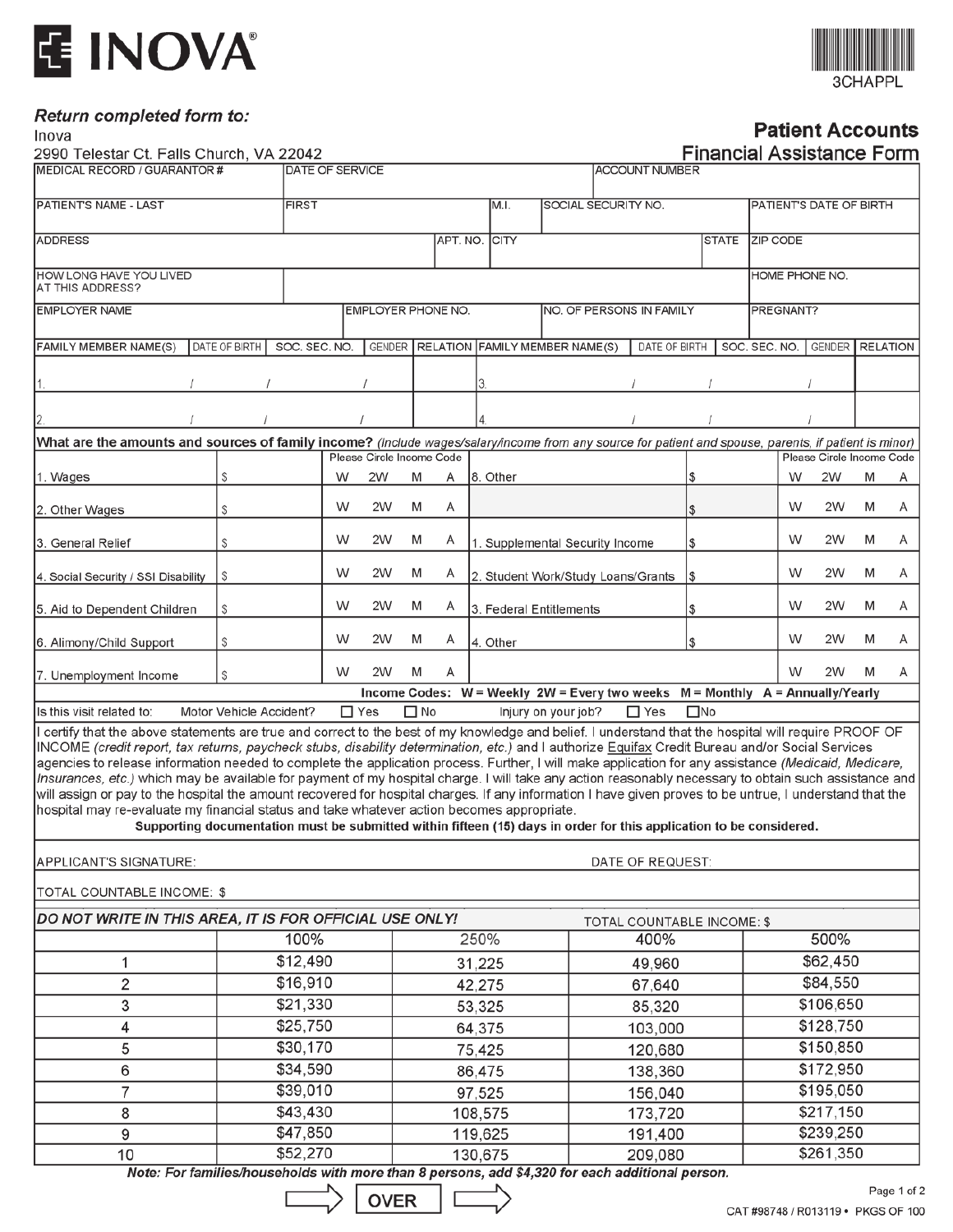#### If unemployed, please provide previous sources and amounts of gross family income below:

<u> 1980 - Johann Barbara, martxa a</u>

Source: \_

Amount:

| What is the TOTAL balance in your checking accounts, savings accounts,<br>certificates of deposit, and / or securities accounts?                                                                                  |                                                            |  |  |  |  |  |
|-------------------------------------------------------------------------------------------------------------------------------------------------------------------------------------------------------------------|------------------------------------------------------------|--|--|--|--|--|
| Do you have any individual retirement accounts? (IRA, 401(k), 401(b), Keogh)                                                                                                                                      | $\square$ No                                               |  |  |  |  |  |
| Do you own an automobile(s)? $\Box$ Yes $\Box$ No; if Yes:<br>#1 YEAR __________ #2 YEAR _________ #3 YEAR ________<br>MAKE ____________  MAKE ___________<br>MODEL ___________  MODEL __________  MODEL ________ | #2 Value: \$ Payment: \$                                   |  |  |  |  |  |
| Do you receive income from interest, dividends, or investments?                                                                                                                                                   | $\square$ No                                               |  |  |  |  |  |
| Do you: $\Box$ Own your home $\Box$ Rent your home?                                                                                                                                                               | If you OWN: Current Value: \$<br>Monthly Payment / Rent \$ |  |  |  |  |  |
| 9 Month Residency Verified Q                                                                                                                                                                                      |                                                            |  |  |  |  |  |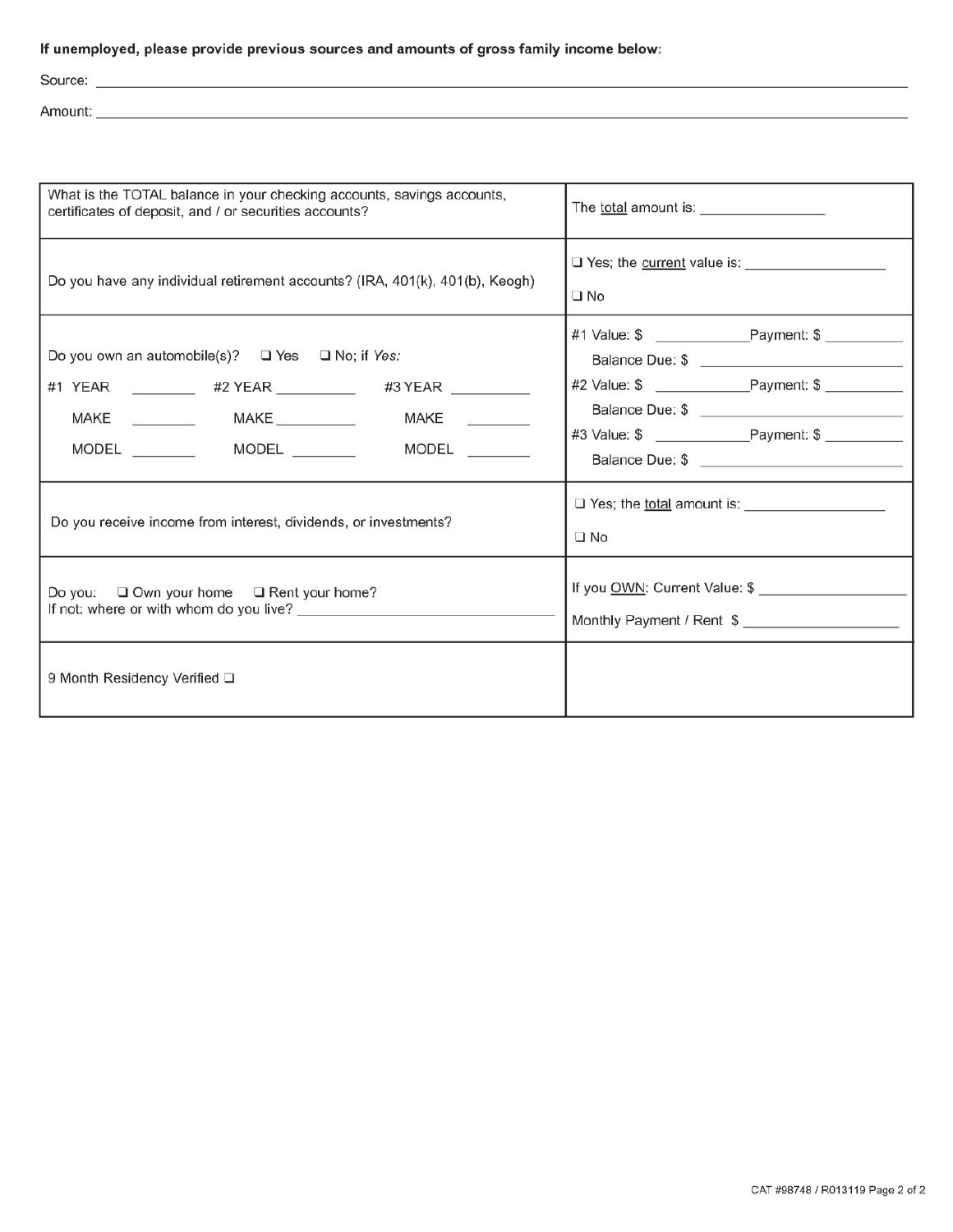#### **Notice of Non-Discrimination**

As a recipient of federal financial assistance, Inova Health System ("Inova") does not exclude, deny benefits to, or otherwise discriminate against any person on the basis of race, color, national origin, sex, disability, or age in admission to, participation in, or receipt of the services or benefits under any of its programs or activities, whether carried out by Inova directly or through a contractor or any other entity with which Inova arranges to carry out its programs and activities.

This policy is in accordance with the provisions of Title VI of the Civil Rights Act of 1964, Section 504 of the Rehabilitation Act of 1973, the Age Discrimination Act of 1975, Section 1557 of the Affordable Care Act, and regulations of the U.S. Department of Health and Human Services issued pursuant to these statutes at 45 C.F.R. Parts 80, 84, 91 and 92, respectively.

Inova:

- · Provides free aids and services to people with disabilities to communicate effectively with us, such as:
	- o Qualified sign language interpreters
	- o Written information in other formats (large print, audio, accessible electronic formats, other formats)
- Provides free language services to people whose primary language is not English, such as:
	- o Qualified interpreters
	- o Information written in other languages

If you need these services, please let our staff know of your needs for effective communication.

If you believe that Inova has failed to provide these services or discriminated in another way on the basis of race, color, national origin, age, disability, or sex, you can file a grievance by contacting our Director of Patient Experience at 703-289-2038. You can file a grievance in person or by mail, fax, or email. If you need help filing a grievance, the Director of Patient Experience is available to help you.

You can also file a civil rights complaint with the U.S. Department of Health and Human Services, Office for Civil Rights, electronically through the Office for Civil Rights Complaint Portal, available at https://ocrportal.hhs.gov/ocr/portal/lobby.jsf, or by mail or phone at:

U.S. Department of Health and Human Services 200 Independence Avenue, SW Room 509F, HHH Building Washington, D.C. 20201 1-800-868-1019, 800-537-7697 (TDD)

Complaint forms are available at http://www.hhs.gov/ocr/office/file/index.html